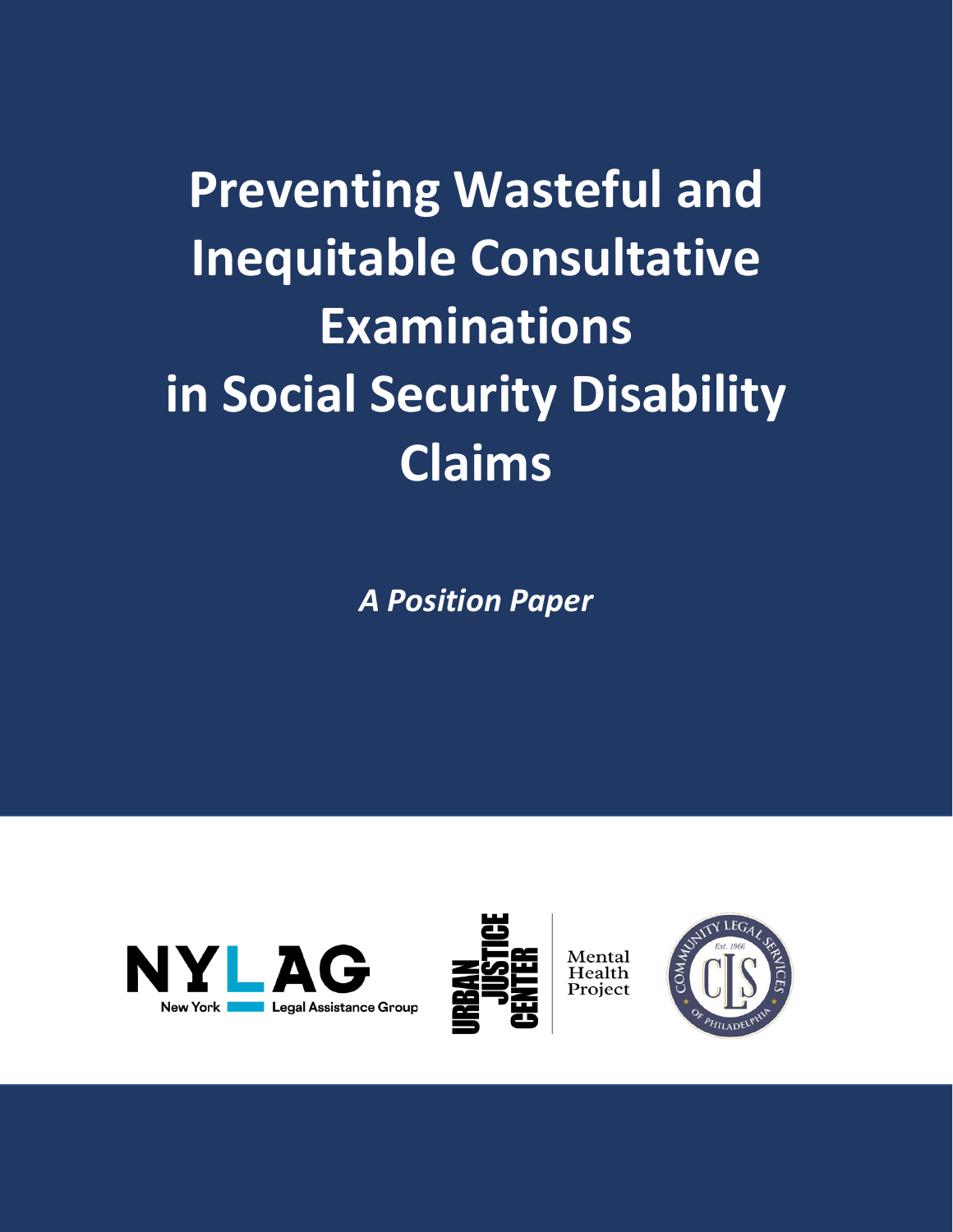### **Overview**

At the heart of a Social Security disability claim is the assessment of whether a claimant's limitations prevent him or her from meeting the mental or physical demands of work. An individual seeking disability benefits from the Social Security Administration (SSA) first files an application at a local SSA office. SSA then refers the application to a state agency to assess the medical information. The state agency frequently sends the applicant for an examination by its own doctors, a consultative examination, who then offer medical opinions about the individual's ability to function in a work setting. This medical opinion becomes part of what the state agency reviews to make a finding of disabled or not disabled on the application. SSA too easily relies on these purchased one-time examinations rather than use resources to obtain existing medical records or functional assessments from the applicant's current treating doctors. SSA spends considerable dollars on this structure by funding the state agency work yet exercises very little oversight into its activities. And, SSA policy treats these one-time examinations as equally persuasive as treating provider reports. This lack of oversight results in wasteful practices and uneven quality in medical opinions, leading to improper denials that necessitate time-consuming appeals or cause people to give up their claims altogether.

# **I. Introduction to Disability Advocacy Programs**

Urban Justice Center's (UJC) Mental Health Project's mission is to end the cycles of homelessness, hospitalization and incarceration experienced by New York City's low-income persons with mental health concerns. New York Legal Assistance Group (NYLAG) works to combat economic, racial, and social injustice by advocating for people experiencing poverty or in crisis. Both UJC and NYLAG are funded by the New York State Disability Advocacy Program to provide high quality direct representation to individuals who have been denied disability benefits by the Social Security Administration and to work to improve the disability process. Community Legal Services of Philadelphia (CLS) provides free civil legal assistance to more than one million low-income Philadelphians. The SSI Unit at CLS provides direct representation to people applying for SSI benefits, as well as to people appealing denials before an administrative law judge and advocates for systemic reform. Together, these organizations have considerable experience with SSA's adjudicative process and the barriers to efficient processing of disability claims.

## **II. Overview of the Social Security Administration's Disability Process**

Supplemental Security Income (SSI) and Social Security Disability Insurance (SSDI) benefits provide modest but vital income support to people with disabilities, many of whom are struggling just to make ends meet.

When people with disabilities apply for SSI or SSDI, extensive medical records are necessary to prove the severity of their symptoms. SSA contracts in each state with a state agency, typically called disability determination services (DDS), to perform the initial disability review and the review for the first level of administrative appeal for disability cases. An analyst in the state agency must request the necessary records from the claimant's treating providers (including doctors and other medical and behavioral health providers). However, if the treating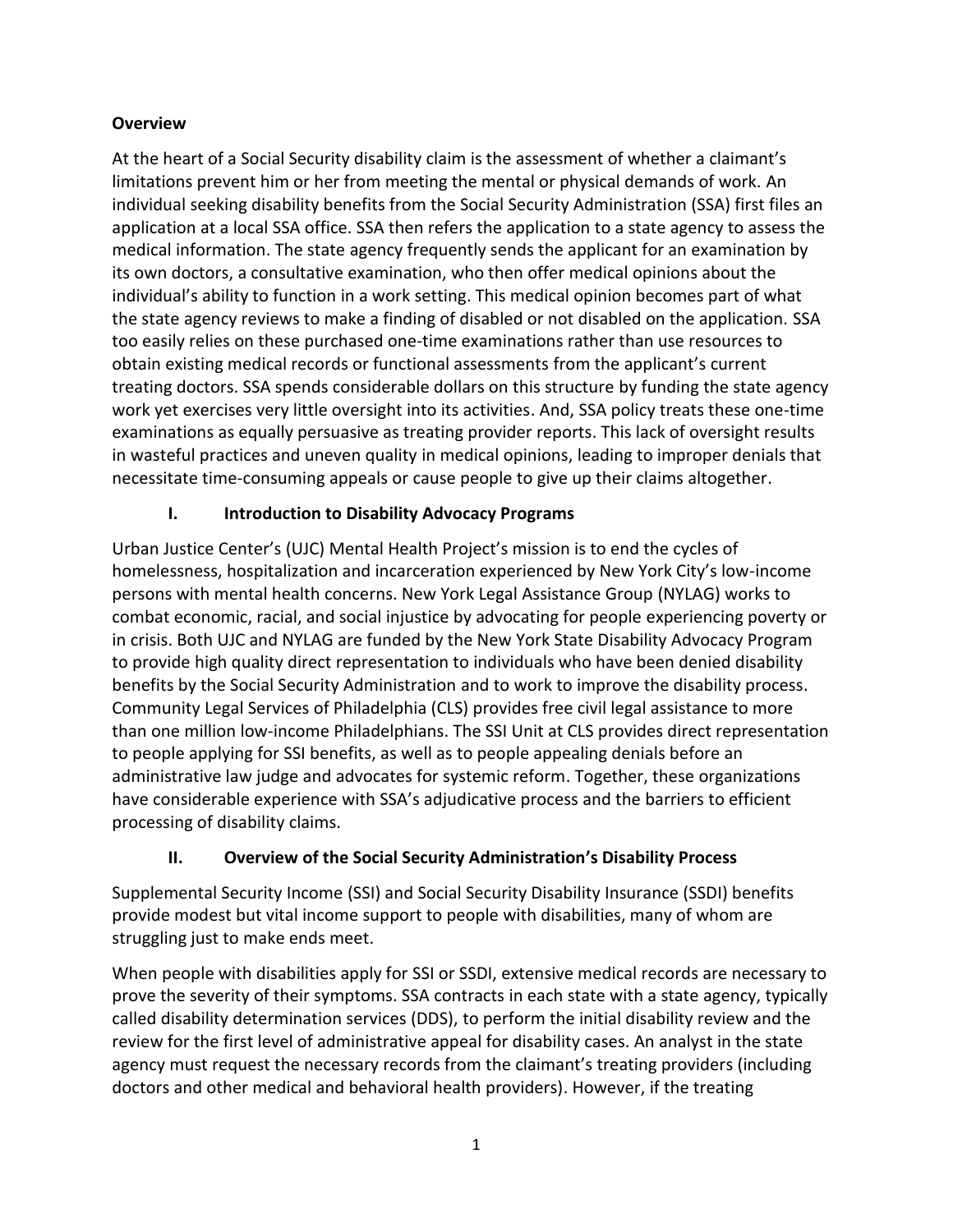providers do not respond in a very short period of time or if the request is not properly made, then the state agency sends the claimant to a consultative examination (CE) to solicit a medical opinion. <sup>1</sup> SSA pays for these examinations, and each state has a contract with a medical agency or agencies to provide them. In some states, like New York and Pennsylvania, a private company, Industrial Medicine Associates (IMA), has an exclusive contract to perform CEs.

## **III. The Role of Consultative Examinations**

Consultative examinations are helpful in some circumstances, but CEs should be used only as a last resort. CEs, by regulation, should be used only when SSA cannot obtain the information it needs from treating sources. <sup>2</sup> CE examinations are not designed to be comprehensive: the evaluators are brand new to the patients, are typically not specialists in the impairments the person presents, and rarely have (or review) sufficient medical records to have context of the claimant's medical history. Instead, CEs rely mostly on a questionnaire completed by the claimant and a brief in-person examination to render their findings. The examination is short: the new doctors spend less than 30 minutes per customer, including time to go over the questionnaire, do the examination, and write up notes for the assessment. Finally, SSA does not adequately supervise the CE program, causing the quality of these examinations and the examination reports to be inconsistent.

Unsurprisingly, the CEs often get the case wrong: they sometimes fail to document or ask about key impairments; they misdiagnose impairments due to limited information; they often fail to document or adequately appreciate functional limitations; and the final medical opinions over-estimate a person's ability to work. Here are two examples:

*In one case, a claimant reported to the examiner her abnormal findings on a recent echocardiogram and stress test that her treating provider performed to evaluate her shortness of breath.<sup>3</sup> The claimant told the examiner the results showed her "valves were not functioning properly" and she had not been cleared to have bariatric surgery due to these findings. While the examiner listened to her heart with a stethoscope, he did not send her for any other cardiac tests. In his final assessment, the examiner failed to include any cardiac or pulmonary diagnoses, even though he noted that she "complains of shortness of breath which with etiology includes cardiac and pulmonary ailment" and her "cardiac risk factor is compounded by uncontrolled diabetes and hypercholesterolemia which each providers [sic] a number one risk factor for myocardial infarction*."

*In another example, a psychiatric evaluator overlooked the claimant's longstanding Schizophrenia. The evaluator diagnosed Bipolar Disorder, a diagnosis not identified by any treating source, and then assessed limitations based on an incorrect diagnosis.*

*In another case, the examiner failed to note in his opinion that the claimant shook during the five-minute interview, that the claimant could not complete a questionnaire on his own, that he was accompanied to the examination, that he could not name what day it was, could not recall which year it was, could not name the current President, could not perform simple math*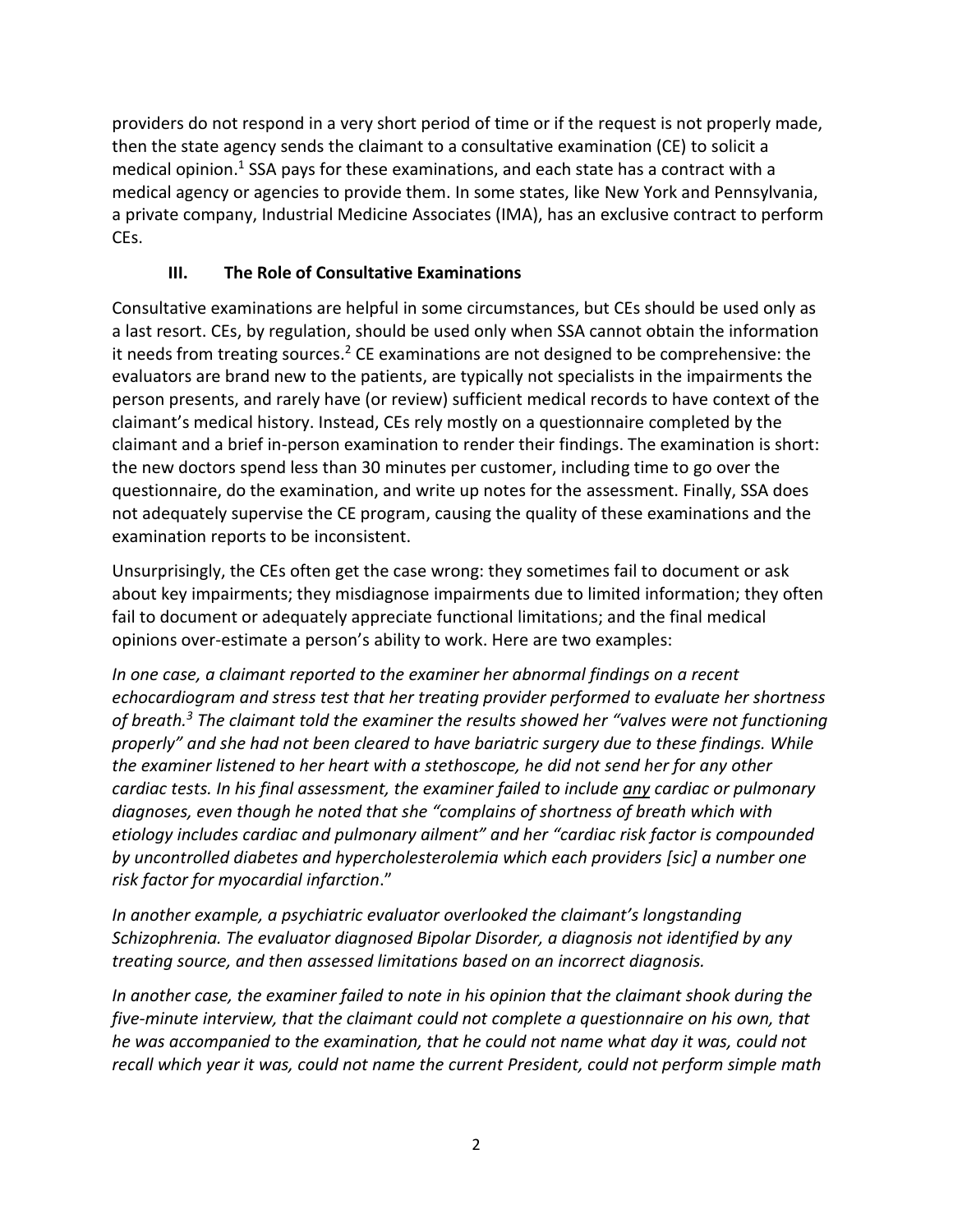### *without using his fingers, and could not recall anything for the memory and concentration testing. As a result, the examiner's opinion captured only moderate limitations.<sup>4</sup>*

SSA regulations recognize that CEs are supposed to serve only as a backstop in cases where evidence is missing, usually because a claimant has been unable to seek treatment or the agency was unable to secure direct medical evidence from a treating provider.<sup>5</sup> However, state agencies routinely seek CE assessments even where the claimant has treating providers who could supply medical records and opinions about functioning. Medical records from treating sources already record findings about examinations, rendering a new CE examination duplicative. State agencies over-refer to CEs because it is easier to assign a claimant to a CE than to secure the treating provider records. As a result, CEs are overused and SSA wastes millions of dollars on these cursory and often inadequate examinations. This problem, overreliance on CEs, blossomed into a crisis a few years ago when SSA passed new rules regarding how to treat evidence. In the past, SSA had a policy, coined the "treating physician rule," that directed that treating provider evidence should be considered more persuasive than evidence from non-treating providers, like CEs. The prioritization of treating-source evidence was consistent with SSA's guidance directing that CEs should be only used as a last resort. However, in 2017, SSA changed the rules to now allow adjudicators to consider the perfunctory CE examinations as equally persuasive evidence to treating doctors' reports.<sup>6</sup> Not only has this new rule created internal inconsistency, but it creates a system where people are subject to unfair denials because a single examination, often by a medical provider who does not specialize in the presenting problems, can dictate the outcome of a claim.

The consequences of these denials are severe. Claimants too frequently abandon their claims after denials—in fiscal year 2020, 721,603 claims were abandoned after the initial and reconsideration denials.<sup>7</sup> Even if a claim is appealed, the wait may be well more than a year for a final decision to issue.<sup>8</sup> A long waiting period for crucial benefits exacerbates hardships; a disproportionate number of claimants who appeal die awaiting a final decision compared to the death rate of the general population.<sup>9</sup> And, frustratingly, we know that many new decisions issued by ALJs are based on a more extensive record than what SSA possessed earlier.<sup>10</sup> This pattern flourishes because SSA rarely if ever oversees the state agency practices or evaluates if the practices comport with its own policies. By allowing state agencies to rely excessively on the CE opinions, SSA endorses a process that prevents countless individuals with disabilities from accessing vital income support.

## **IV. Poorly Designed Medical Records Development Procedures Increase the Likelihood for a CE**

State agency adjudicators are directed to seek out CEs if they do not get sufficient treating provider evidence. The problem is the DDSs struggle to obtain complete medical records $11$ because medical development procedures are poorly designed to solicit treating provider evidence, and adjudicators are not provided sufficient time to receive it. As a result, state agencies fill in the gap with CEs in cases where comprehensive treating provider evidence is or could be available.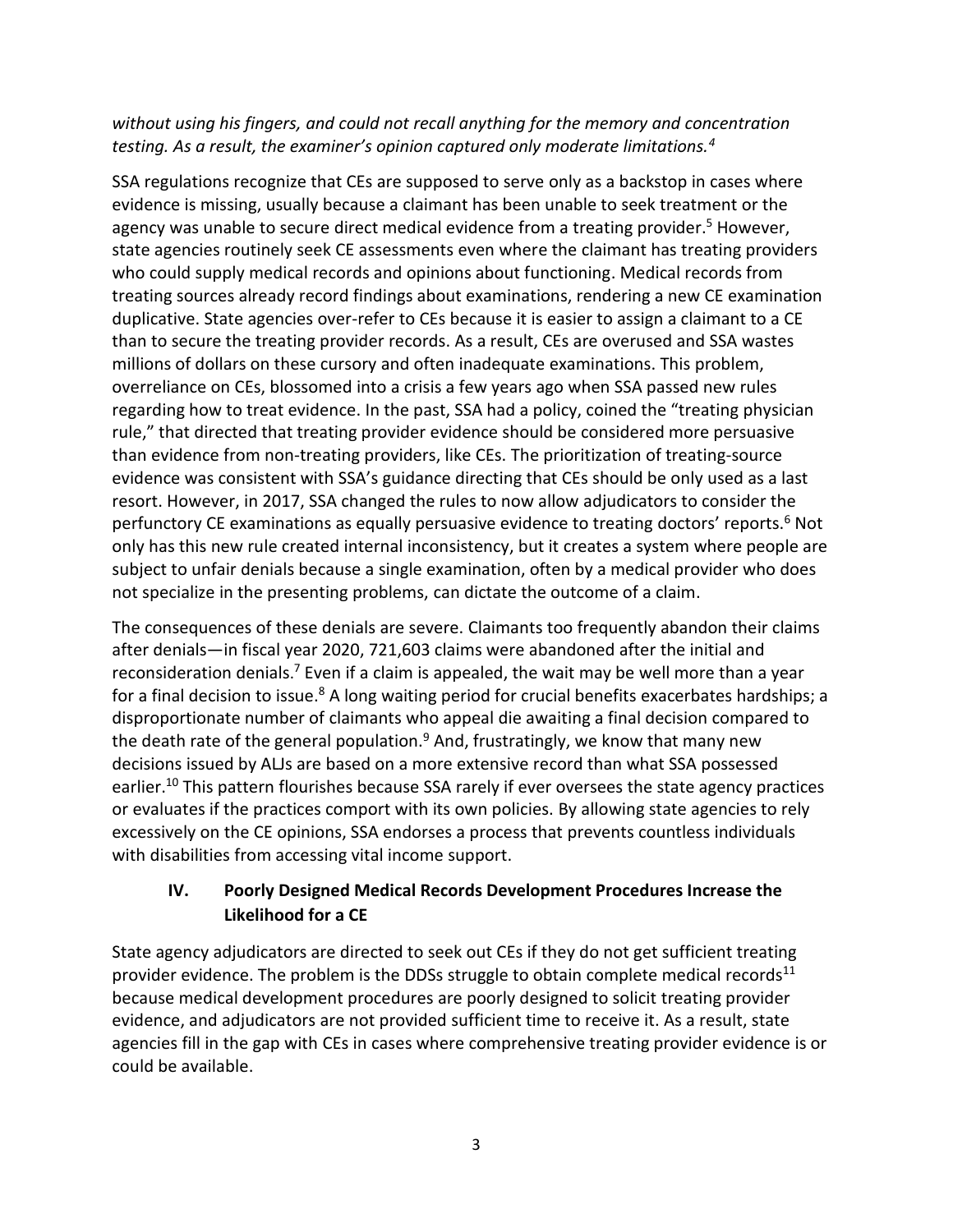#### **a. State agency medical records development procedures increase the likelihood for a CE.**

SSA regulations and internal operating rules dictate how state agencies must collect evidence. <sup>12</sup> These rules, however, are not well calculated to build up medical records for a claim. For example, the internal rules require the state agency to mail or fax requests for medical records to a claimant's treating providers and, if no reply, to follow up after 10-20 days.<sup>13</sup> This is not an adequate timeframe: Other federal laws provide 30 days for medical providers to respond to medical records requests. <sup>14</sup> As a practical matter, most treating providers operate from large medical facilities with specialized departments that respond to requests for copies of records. A typical response to record requests by NYLAG and UJC in New York City is 40-60 days. CLS sees similar record response times in Philadelphia. Many facilities also subcontract with copier services which can lead to even more delays in the receipt of records as the request makes its way through various layers of processing. Here, SSA does not give treating providers sufficient time to send copies of records.

SSA requirements to follow up on records requests also in inadequate. SSA has tasked state agencies with making "every reasonable effort" to obtain records from treating sources. SSA states "every reasonable effort means that we will make an initial request for evidence from your medical source or entity that maintains your medical source's evidence, and, at any time between 10 and 20 calendar days after the initial request, if the evidence has not been received, we will make one follow-up request to obtain the medical evidence necessary to make a determination. The medical source or entity that maintains your medical source's evidence will have a minimum of 10 calendar days from the date of our follow-up request to reply, unless our experience with that source indicates that a longer period is advisable in a particular case."<sup>15</sup>

SSA has defined "every reasonable effort" here in a manner that is not reasonably calculated to result in actual receipt of treating source evidence. Advocates nationally report that it often takes 1-3 months to obtain records from health records departments, and advocate best practices include routine follow-up calls and faxes as required, often more than once. In our experience, it is not uncommon for a follow up contact to reveal that the records department did not receive the records request.

If SSA revised its rules to allow appropriate time for requested medical records to come in, then state agencies would be more likely to have treating provider materials to work from and not need to farm out medical development to CEs. We know that adequate time to secure records makes a difference to what is collected because, according to an Office of the Inspector General study in 2014, over 200,000 cases reviewed contained medical evidence at the later hearing level on appeal that the state agency staff could have obtained at the initial decision level but did not.<sup>16</sup> Had SSA policies been well calculated to allow DDSs to get that treating-source evidence at the initial level, it is more likely DDS could have promptly made an accurate disability decision, saving claimants from years of hardship while wading through preventable appeals.17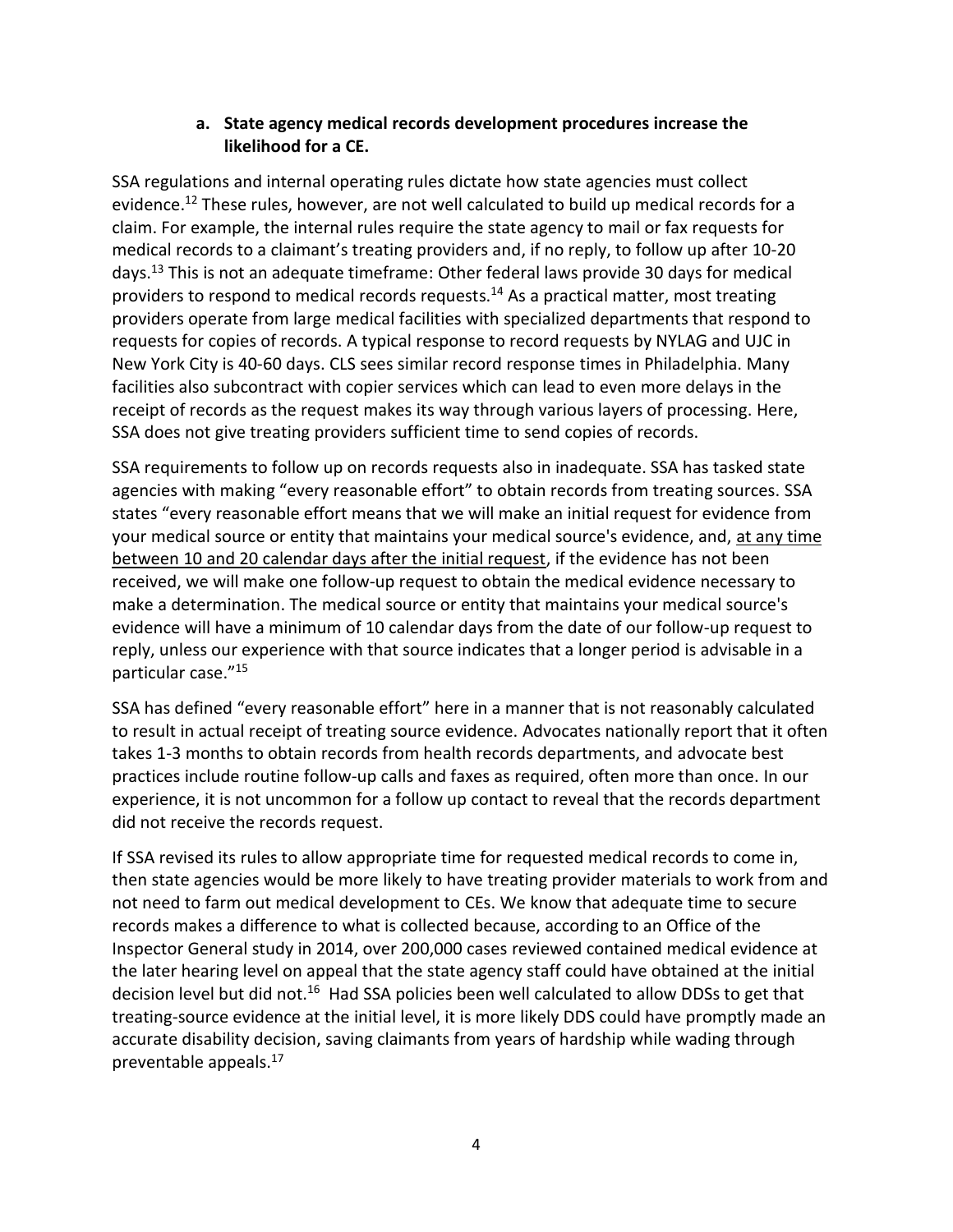#### **b. State agencies fail to secure medical source statements from sources who know the claimant's longitudinal medical history.**

SSA considers medical opinions to be a valued part of a medical record.<sup>18</sup> Medical source statements (meaning, opinions from medical sources about someone's ability to complete work tasks with their limitations) are crucial to disability cases because they ask medical professionals tailored questions to elicit opinions about whether someone's disabilities would keep them from working, the key issue in these claims.

Despite the value of this opinion evidence, SSA almost never succeeds in its efforts to have treating doctors send in these valuable opinions. Two reasons for this failure stand out. First, state agencies differ widely in how they ask for an opinion. One state agency includes a checkbox on its medical records request asking if the treating doctor will perform a consultative examination, while another state sends the full medical statement form but to the records department and not directly to the doctor. Records departments will process the request for a copy of medical files, but they cannot "produce" a copy of an opinion that does not exist yet in the record. Further, the records department does not have a process to forward this request directly to the doctor. In other words, the treating doctor very rarely sees the request for a medical opinion.

Second, SSA's internal rules do not specify that these medical opinions must be secured; rather, the internal rules speak to the need to get medical records generally.<sup>19</sup> Further, SSA policy does not require that state agencies do any follow up to solicit these important medical opinions: on the contrary, SSA's operations manual directs state agencies that "you are not required to follow up with a medical source solely to obtain a medical opinion."<sup>20</sup> SSA creates a gap in the medical records by failing to take appropriate measures to obtain an opinion from a treating source and then fills the gap with an unnecessary, albeit easier to obtain, CE assessment. It is unsurprising then that SSA, through state agencies, rarely secures valuable medical opinions from treating doctors and instead will rely on CEs to get this important information to adjudicate claims. This problem is well known to the agency. In New York, advocates asked the state agency to 1) send a request for a statement directly to the treating provider and not to the medical facility records department and 2) provide a copy of the request to the claimant so that the claimant can assist with reaching the doctor. The New York agency refused to take these steps. Advocates from other states also report that DDSs generally do not call a doctor's office to request an opinion statement. Notably, advocates nationally report treating sources are generally willing and able to complete assessments. Advocates are concerned that SSA's approach has as inequitable impact. Under-resourced disability claimants, who are less likely be represented, are far less likely to take steps to try to secure this valuable treating source evidence themselves than represented claimants.

### **c. State agencies send approximately 34% of claimants to a CE (paid by SSA) to examine a claimant for the first time and then provide case determinative information about the claimant.**

State agencies fall back on the option to pay for CEs in an average of 34% of cases.<sup>21</sup> This varies state to state, with the highest percent of cases in New York (51.9%), New Mexico (45.5%), and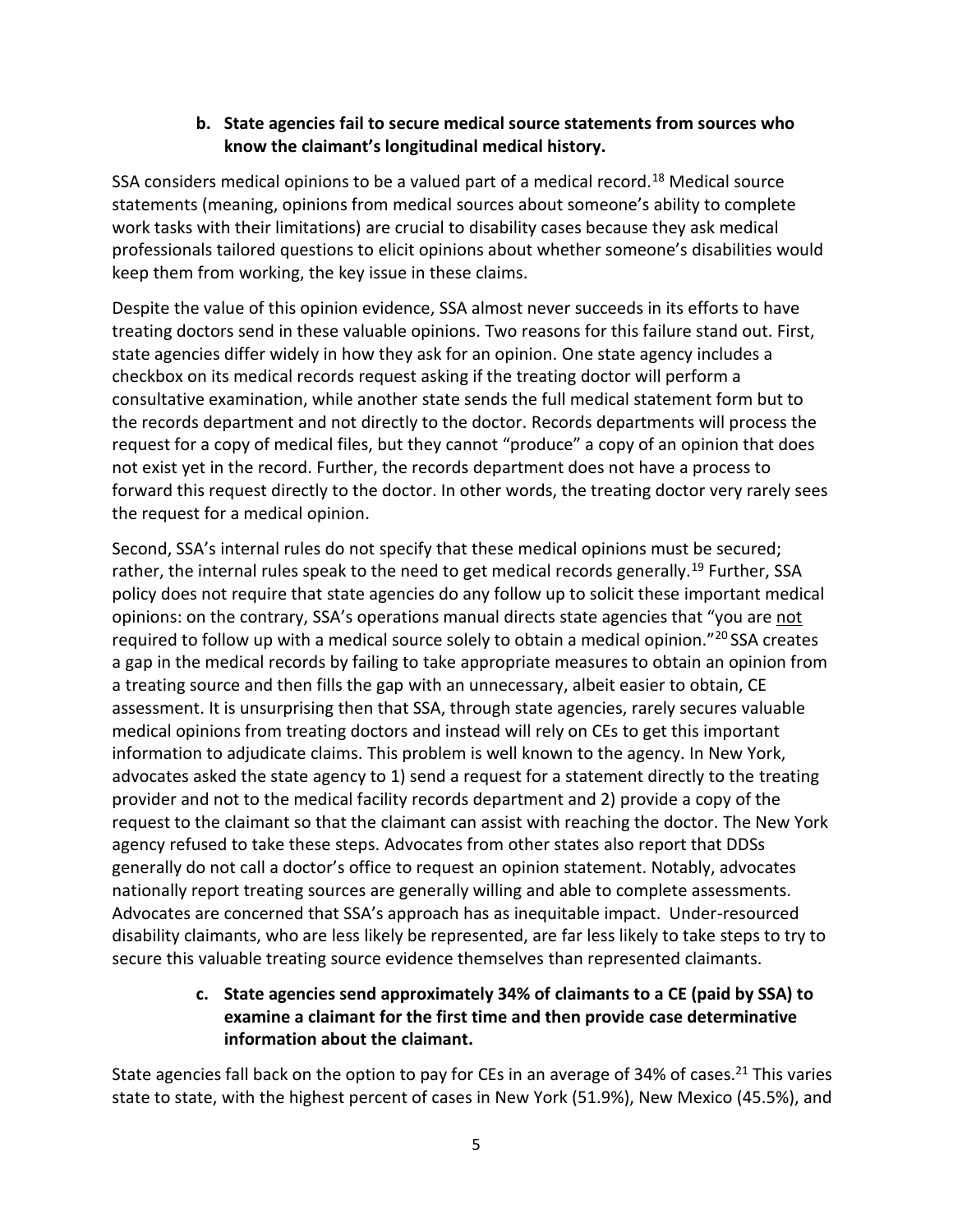Puerto Rico (66.1%).<sup>22</sup> SSA does not track how many of these cases have records from treating providers added later, which would mean that the CE was unnecessary. Advocates nationally report that essentially all of their cases with a CE report also have treating provider records added at some point.

A 2014 OIG report evaluated the completeness of disability claims files and found many cases had medical evidence at the hearing level that did not appear in the file at the DDS level, even though it existed at the time.<sup>23</sup> It costs SSA less money to approve a case at the state agency level than it does if the case must go to the hearing level. The report notes that "if 5 percent of the cases that were not fully developed at the state agency level did not need a hearing, SSA could save about \$23 million."<sup>24</sup> That savings would be in addition to the savings of avoiding unnecessary CEs. In some areas, like New York, the state agency sends fully half of claimants to a CE, costing over \$25 million a year in New York alone. <sup>25</sup> The total cost for consultative examinations nationally in 2019 was \$345,269,112.<sup>26</sup>

## **V. SSA Inadequately Supervises CE Evidence Development**

SSA engages in very limited oversight of CE examinations. SSA asks state agencies to report the number and type of complaints made (i.e. egregious versus non-egregious) and the number of on-site visits the state agency conducted at the CE providers. These reports are not detailed, and there are no guidelines for what an on-site visit entails. SSA offers a "Suggested Protocol for DDS Onsite Reviews of CE Providers."<sup>27</sup> This is simply a list of broad topics such as "cleanliness" of the facility, with no guideline to measure if a provider meets a satisfactory standard.<sup>28</sup> This protocol is recommended, rather than mandatory. Therefore, even though New York and Pennsylvania accurately reported that they completed all necessary on-site visits in 2017, SSA has limited insight into the policies and practices of each consultative examination office.<sup>29</sup>

Consumers are hard-pressed to find an avenue to make SSA aware of bad practices at exam sites. There is no public guidance about how and when concerned claimants should make a complaint, or about what is required when a state agency investigates a complaint. Each state creates its own procedure for following up with complaints and must report that procedure to SSA, but there is no guidance as to what is considered an adequate procedure.<sup>30</sup> SSA suggests that DDSs "should consider surveying claimants' evaluation of CE providers on a routine basis" but this is not mandatory.<sup>31</sup>

SSA also does not require CEs to produce uniform evaluations and assessments.<sup>32</sup> There is no uniform format or required information for reports, and at least one provider does not include a medical opinion at all.<sup>33</sup> CEs tend to rely on templated forms that are not tailored to the individual claimant's conditions. SSA does little to monitor or audit quality control, and it fails to track the number of medical appointments handled per day or the time the provider spends on each case, leading to examinations that are even shorter than the already short mandatory exam period. In a 2021 roundtable hosted by the Social Security Advisory Board about evidence collection for applications, one participant noted that the shift to one centralized CE provider in a state tended to produce less detailed, more templated and highly repetitive reports and the time in each consultation has decreased to between 7 to 12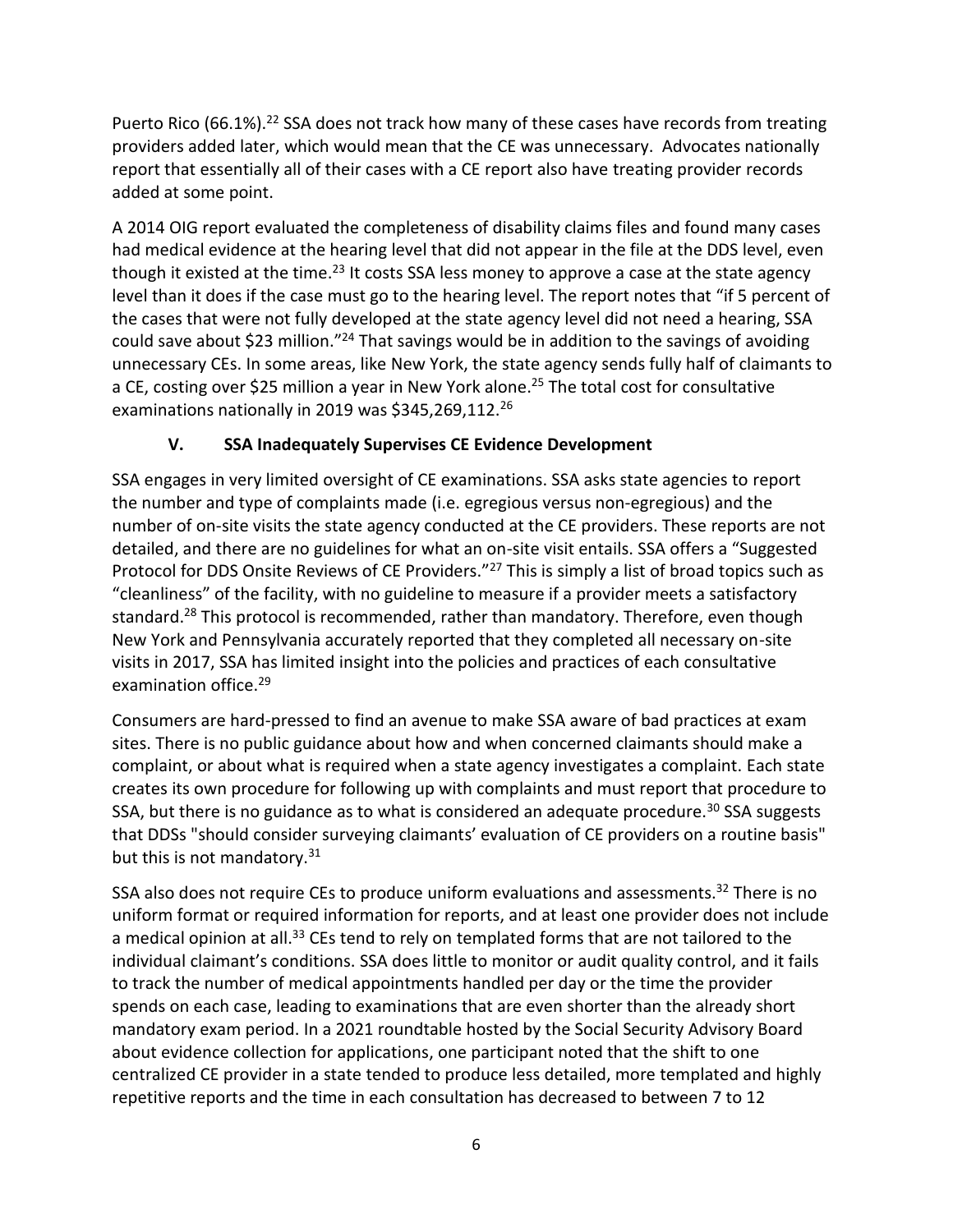minutes. <sup>34</sup> Another participant likened the single centralized provider to an assembly-line model. Similarly, a study of CE examinations for mental disorders noted they "generally consisted of nonstandardized diagnostic interviews and mental status exams, with little to no standardized psychological testing other than intelligence testing."<sup>35</sup>

#### **a. IMA**

IMA has contracts to perform Social Security Disability Examinations in 30 states.<sup>36</sup> In New York and Pennsylvania, IMA is the sole agency contracted by the state to perform consultative examinations. In other states, many different providers are contracted to perform them. In NY, claimants were referred for consultative examinations in 51.7% of cases in 2019.<sup>37</sup> In PA, CE referrals occurred in 35.8% of cases.<sup>38</sup>

NYLAG analyzed 988 quality review surveys completed by claimants following IMA consultative examinations in 2017 and 2018.<sup>39</sup> The reviews were collected by New York State's Office of Temporary and Disability Assistance (OTDA), which oversees the state agency and its operations. Of the claimants that responded to the query about length of time spent with the doctor, only 139 of 988 appointments (14%) met or exceeded 60 minutes. In fact, almost half of the appointments (454 of 988 appointments) were estimated to be 20 minutes or less and, of those, 279 (28%) were estimated to be 15 minutes or less. OTDA's requirements for consultative examinations require the shortest comprehensive examination to be 30 minutes with 20 minutes of actual time spent with a physician.<sup>40</sup> Similarly, psychological examinations must be at least 60 minutes with a minimum of 45 minutes spent with the psychologist.<sup>41</sup> These surveys indicate that basic requirements are not met in a significant number of cases. One anonymous consultative examiner says, *"For mental status exams, bringing them in, sitting them down, going through the interview, getting out of the office and then dictating—that is a half hour."* This is well below the time required for psychological exams and calls into question the reliability of the information put into the report. These consistently truncated exams are especially disturbing because the CE report is often the determinative factor in whether a claimant is granted disability benefits.

Rushed exams conflict with SSA's regulations that require "sufficient time . . . to permit the medical source to take a case history and perform the examination, including any needed tests. The following minimum scheduling intervals (i.e., time set aside for the individual, not the actual duration of the consultative examination) should be used. (1) Comprehensive general medical examination—at least 30 minutes; (2) Comprehensive musculoskeletal or neurological examination—at least 20 minutes; (3) Comprehensive psychiatric examination at least 40 minutes; (4) Psychological examination—at least 60 minutes (Additional time may be required depending on types of psychological tests administered); and (5) All others—at least 30 minutes, or in accordance with accepted medical practices."42

Anecdotally, we have reports that IMA doctors and psychologists are pressured by internal reviewers from IMA to change their reports to reflect a higher level of functioning by reducing the severity of symptoms noted in initial drafts.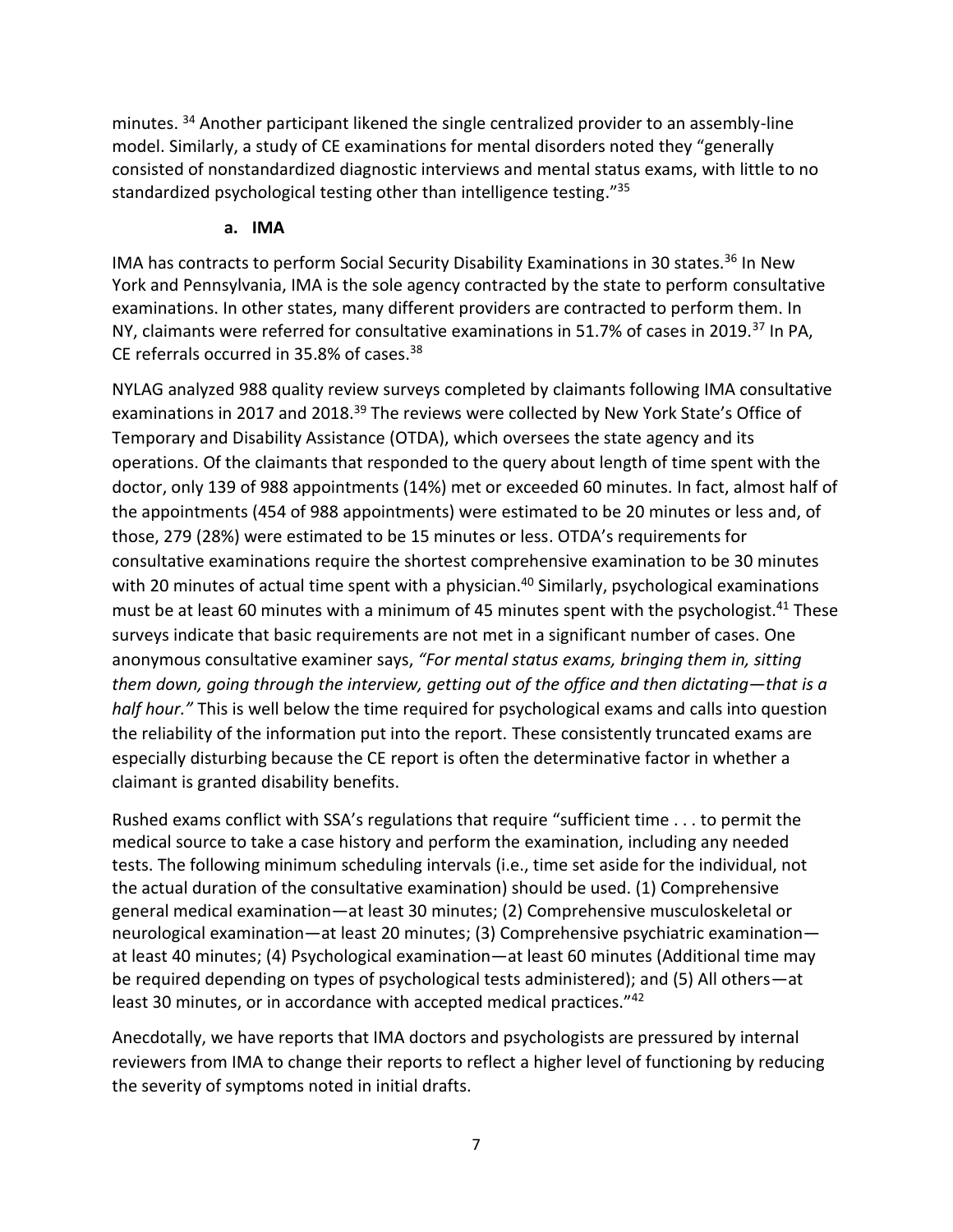One anonymous consultative examiner says, *"Sometimes they will say . . . based off of your report, we think this should be moderate. I was trying to ask, 'How do you really mark these? Depending on what you see?' He [said] that the Office of Disability [are] already sticklers to not give people disability for whatever reason—[looking to just save money—[sic] basically, if they get a lot of reports from us that say marked or severe it diminishes the quality of our rankings. We reserve our markings for only the most severe. Sometimes we get back edits from the processing office, not that they disagree but they will circle it and say please confirm that this is accurate; and maybe [they] highlight a lesser column like mild and say, is this more appropriate?"*

This practice of downplaying a person's functional limitations appears to be the result of a desire to limit the number of evaluations that assess severe limitations, a marker likely to yield an approved claim.

## **VI. SSA Policy Changes Allow Perfunctory CE Reports Too Much Weight, Causing a Crisis in Disability Adjudications**

It has become more important that the CE program be thoughtfully and carefully managed, because SSA changed its rules in 2017 to allow for CE opinions to take greater prominence in a claim. Prior to March 2017, a longstanding rule applied in any disability determination that almost uniformly resulted in greater weight assigned to an opinion by a treating provider than to other opinions such as a CE opinion. SSA rules gave priority to the treating physician's opinion because he or she was most able to provide a detailed, longitudinal picture of the claimant's medical conditions and "may bring a unique perspective to the medical evidence that cannot be obtained from the objective medical findings alone or from reports of individual examinations, such as consultative examinations or brief hospitalizations." 43

The rule changed in March 2017 to eliminate this legal preference for a treating provider opinion, placing that kind of opinion as no more persuasive than that of a CE's report after a single brief examination. In other words, the CE opinion now has a much larger role in the determination process than it did previously. Thus, a state agency can rely on a CE to deny a case even when there is a treating physician's opinion or longitudinal medical evidence in the record that supports a finding of more significant limitations than those witnessed in the CE.

At the same time, overall management of the CE program and its practices remains lax. Where the CE program initially was meant to provide examiners as a last resort to assess claimants who did not have treating providers, it is now widely overused where claimants do have a treating provider. The overreliance on CEs was particularly prevalent during the pandemic where SSA relied on CE reports to process claims when treating records were harder to secure. Many people are, therefore, denied disability benefits even in cases where the evidence supports a finding that they cannot work, which can take years and multiple appeals to correct if the people have not abandoned their claims.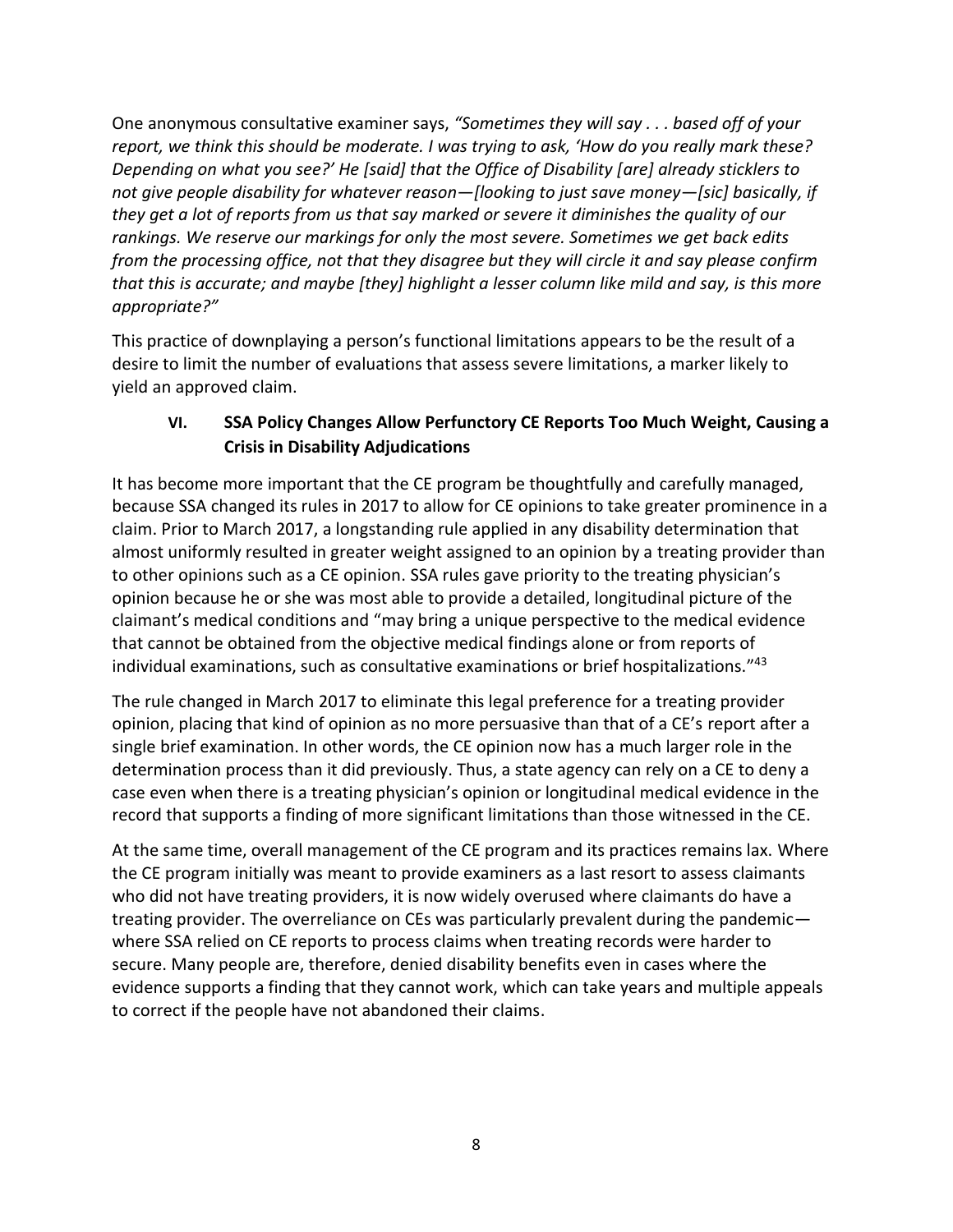### **VII. Opportunities for Change**

#### **1. Require meaningful efforts to secure medical records.**

SSA must revise program rules to meet its own policy, by allowing state agencies enough time to receive requested information from a claimant's treating medical sources, which are the preferred source of medical evidence. Treating-provider evidence always provides more detailed and comprehensive information than perfunctory CE examination reports.

In addition to changing the time frame for securing medical records, SSA must also revise its standard for follow up on records requests and redefine "every reasonable effort" to obtain records from treating sources.

Providing more time to receive treating provider evidence would be a win-win: more comprehensive medical information could be obtained, and taxpayer-funded fees for CEs avoided. This would require a regulatory change from SSA that would then be implemented by the state agencies.

### **2. Require state agencies to develop more effective ways to seek evaluations from treating providers.**

Sometimes claimants are referred to CEs because the analyst wants a specific assessment of the claimant's ability to lift and carry, sit and stand, and to perform other work activities over the course of an 8-hour workday. Instead of paying for a CE to complete a form extrapolating the claimant's abilities in those areas from a 20-minute exam, the state agency should be required to solicit the evaluation directly from the claimant's treating provider in a manner likely to generate a response. A treating provider, who has been working with the claimant over many months or years, is better able to extrapolate the claimant's ability to perform work activities.

Sending requests for evaluation forms to medical records departments is not well calculated to get treating providers to complete them. Evaluation forms need to be sent directly to the doctor's office and to each claimant so that the claimant can assist in obtaining the evaluation form. Only if the treating provider refuses to complete an evaluation form should the claimant be referred to a CE.

Each DDS is responsible for structuring a quality assurance process, one that must monitor CE requests as well as contacts and follow up with treating sources.<sup>44</sup>

## **3. Increase outreach to treating providers.**

SSA's regulations indicate a preference for SSA to request the claimant's treating provider perform a specialized examination for the disability claim, like a CE. Despite this, the state agencies do little in the way of outreach and training of treating providers to increase the number of treating providers performing CE exams for their patients. SSA should do pilot programs or fund initiatives to grow the connection between state agencies and medical providers. For example, SSA could also pilot a program to partner with larger medical providers so that salaried doctors on staff at larger facilities would be eligible to provide CE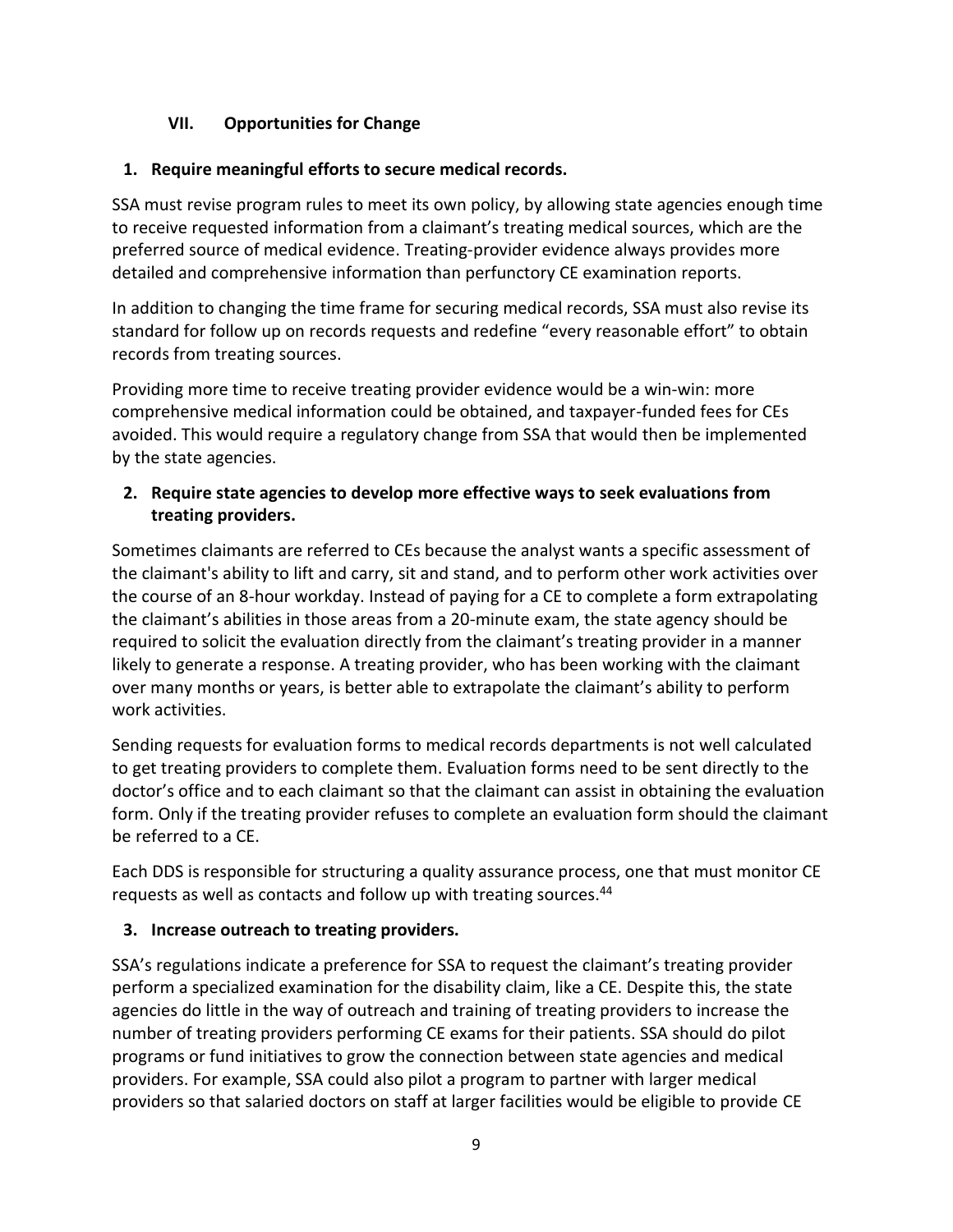exams and accept payment for them. Also, SSA could pilot a program to partner with rural or smaller town providers to make such examinations more accessible as centralized CE providers tend to offer a limited number of locations for examinations, which may require some claimants to travel for hours to the locations which may be expensive to them or challenging depending on their disabilities.

### **4. Assess outlier state agencies.**

Some state agencies are relying on CEs at much higher rates than others. SSA should take steps to audit those agencies whose rate of referring claimants to CEs varies widely from the national average.

## **5. Require uniform CE evaluation forms and require more persuasive findings.**

SSA should set minimum requirements for CE assessment forms and require forms more tailored to specific body systems and impairments. Doing so will help protect claimants from being subject to inconsistent evaluation reports across the country. Moreover, SSA should introduce requirements that CEs support or explain any findings they have with clinical observations.

## **6. Tighten oversight.**

SSA should increase its oversight of state agencies' use (and overuse) of CE reports by increasing supervision. SSA should published clear guidelines on how claimants can make a complaint and then require transparency about the kinds of complaints, the scope of audits, and any investigations and penalties. SSA should require quality reviews to look into these examinations, with an eye towards addressing bias based on race, gender, and ability. One participant at the Social Security Advisory Board roundtable noted that quality review processes do not provide feedback on the actual quality of the examinations nor on the necessity for each examination.<sup>45</sup> A sensible change is to evaluate the quality review process and criteria for feedback. Currently, SSA merely requires each DDS to have a quality assurance process, but SSA does not require a uniform structure or scope for these reviews.<sup>46</sup> A recent GAO study of SSA oversight of a related arm at state DDS offices identified deficiencies by SSA in oversight and training at DDS offices,<sup>47</sup> and SSA's efforts to address the concerns should include oversight of CE usage and reports. SSA assigns to its regional offices the task of serving as a resource for DDS offices, and the regional offices could set up complaint processes about DDS operations.

## **7. Restore the Treating Physician Rule.**

SSA should restore the pre-March 2017 treating-physician rule which created a legal preference for treating source opinions over non-treating CE opinions. This preference is appropriate because treating provider evidence is almost always more comprehensive and thorough that perfunctory CEs. By restoring this legal preference, SSA policy would more appropriately relegate CE evidence to be evidence of last resort consistent with its other policy statements. <sup>48</sup>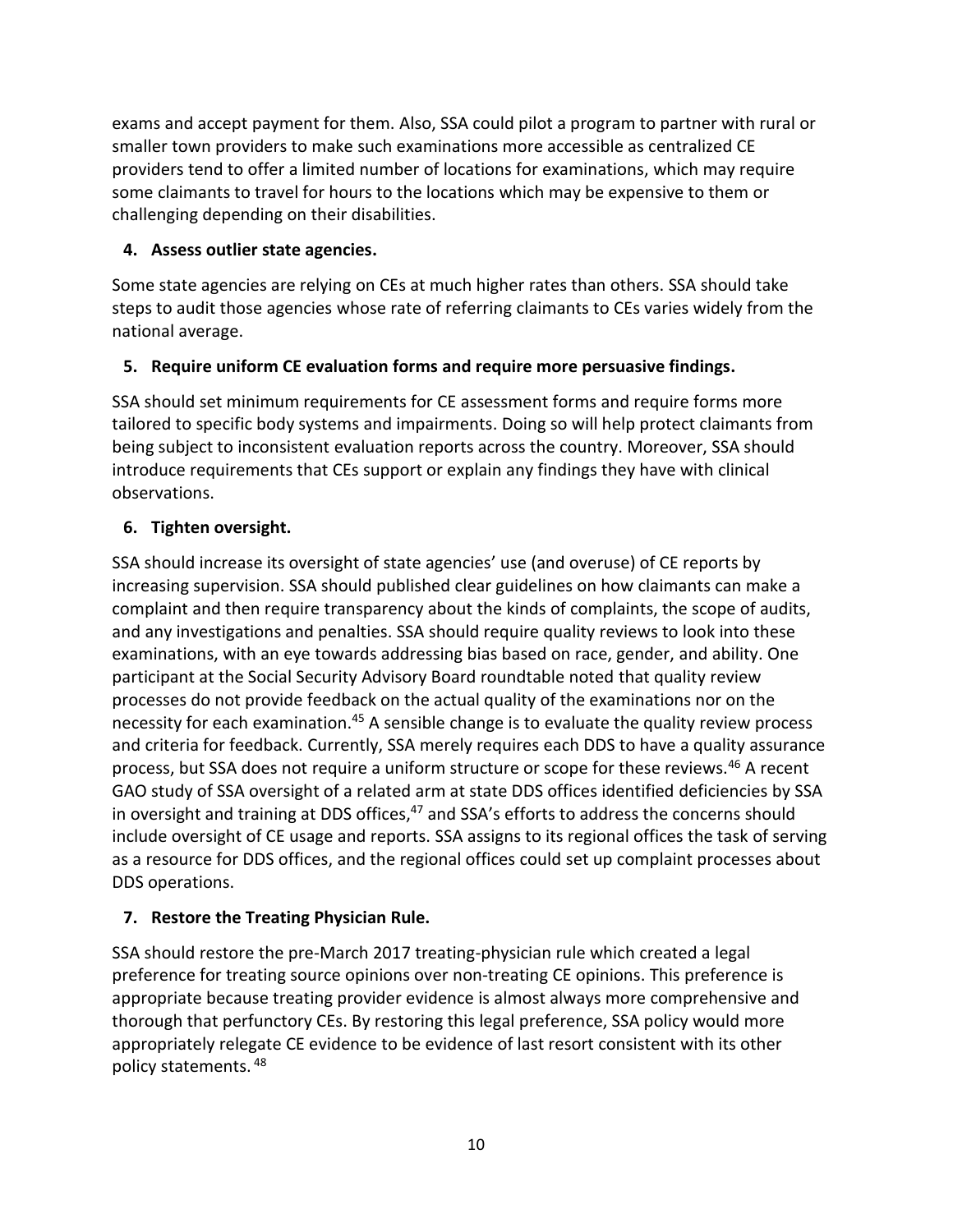### **8. Address the impact of structural inequality in SSA's policies regarding when and how DDSs use CEs.**

SSA does not track race and ethnicity data, so it's impossible to rule out an inequitable use of CEs across communities. SSA should analyze and report on the ways in which Black communities and non-Black communities of color are disproportionately impacted by racism in the systems that SSA relies upon for evidence, and audit the use of CEs through a raceequity lens. Meaningful oversight over and transparency within consultative examinations would enable SSA to more effectively address bias, particularly against claimants of color or LGBTQI claimants who disproportionately face bias and discrimination in healthcare systems.

### **VIII. Conclusion**

SSA policy recognizes the limited value of CEs by directing that CE reports should only be requested if a state agency "cannot get the information we need from your medical sources" or there are inconsistencies in the record.<sup>49</sup> Yet, non-treating CE reports are routinely ordered in cases where they are not necessary. This practice wastes SSA resources and harms claimants. The harm increased after SSA changed its policy to allow adjudicators to weigh perfunctory opinions by non-treating CEs, often with medical specialties poorly matched to the claimants' presenting problems, as equal to or even more persuasive than evidence from the claimants' treating doctors. Although SSA does not track race data, SSA's CE policies may perpetuate racial inequity in SSA's disability process.

SSA must revise program rules to require state agencies have enough time to acquire requested information, either underlying medical records or a medical opinion, from a claimant's treating medical providers, which are the preferred source of medical evidence. The slight delay in decision-making caused by changing the process will be well worth it to secure the relevant evidence at the earliest possible step. Fully half of SSA hearing judges recently surveyed cited poor development at the DDS level as a hurdle to meeting internal productivity goals.<sup>50</sup> Treating-provider evidence always provides more detailed and comprehensive evidence than perfunctory CE reports. More effective rules for evidence collection would yield the preferred evidence more often and far sooner in the process, reducing the need to pay for CEs and for higher level appeals.

SSA's change in the weight assigned to treating providers does not mean the agency no longer has responsibility to obtain treating provider opinions, nor should SSA's inattention to the CE program allow it to become the easy substitute for gaining outcome determinative medical opinions. Moreover, SSA could obtain considerable cost savings by reducing the number of CEs ordered and by reducing the number of ALJ hearings held.

At the same time, SSA needs to increase oversight of these programs and revise quality review to monitor if CEs are ordered appropriately, meet minimum time requirements, and if CE evaluation reports are appropriately tailored to individual conditions.

In addition to improving oversight to obtain CEs that accurately reflect the functioning of disabled claimants, SSA must also revise its regulations and return to its longstanding treating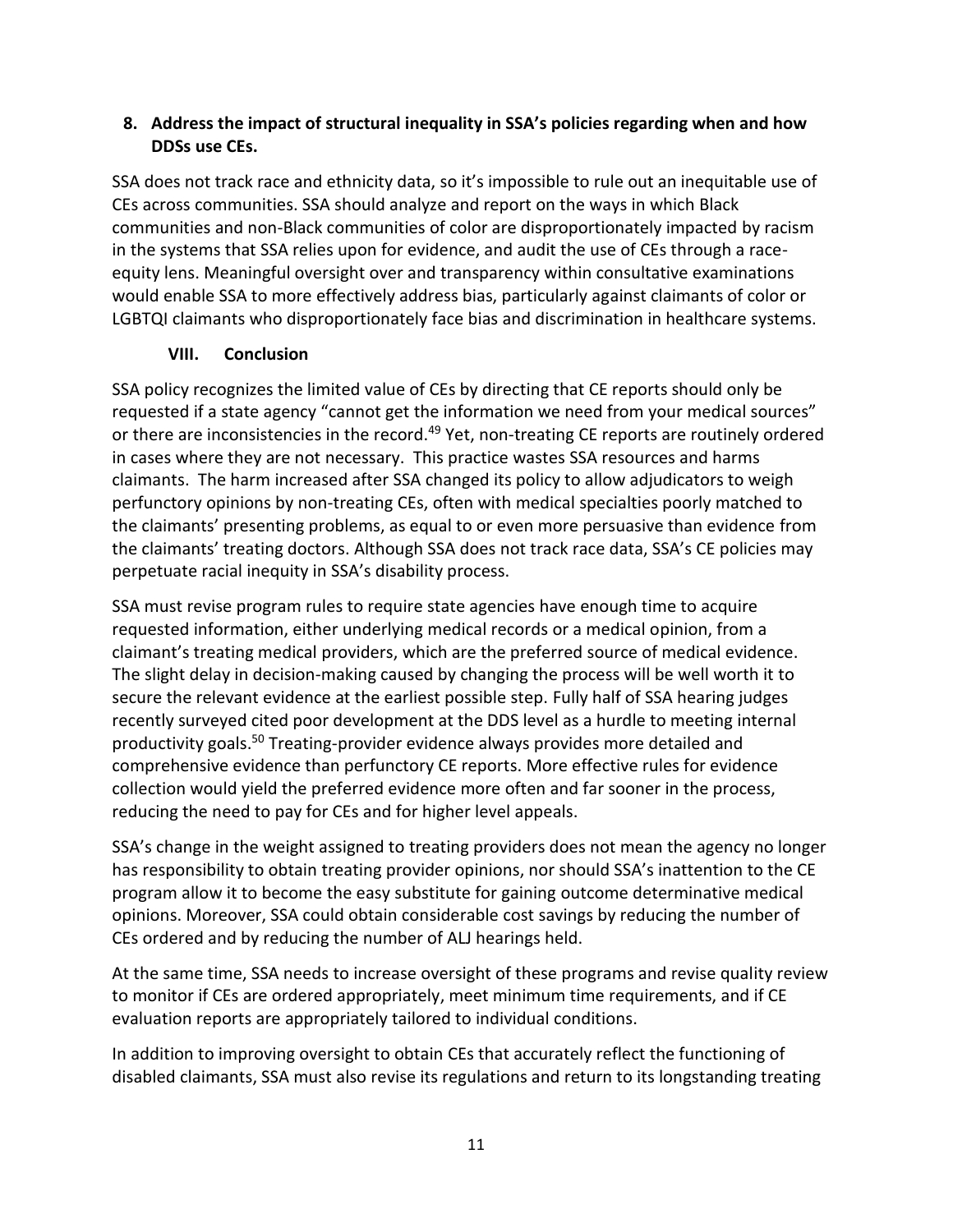physician rule. Any concerns SSA has about the length of treatment necessary to give a provider the label of "treating physician" can be addressed in the new regulations.

l

<sup>6</sup> 20 C.F.R. §§ 404.1520c and 416.920c; *but see* 20 C.F.R. §§ 404.1527 and 416.927 (detailing the treating physician rule, which applied to claims filed prior to March 27, 2017).

 $7$  OFF. OF PERS. MGMT., LIMITATION ON ADMIN. EXPENSES, FY 2022 CONG. JUSTIFICATION, at 165 (2021),

[https://www.ssa.gov/budget/FY22Files/2022LAE.pdf.](https://www.ssa.gov/budget/FY22Files/2022LAE.pdf) In fiscal year 2020, SSA processed 1.967,753 initial claims but only processed 403,106 claims at the administrative law judge appeals level, suggesting large levels of abandoned claims. *Id.*

<sup>8</sup> U.S. GOV'T ACCOUNTABILITY OFF., GAO 20-614E, SOC. SEC. DISABILITY: INFO. ON WAIT TIMES, BANKRUPTCIES, AND DEATHS AMONG APPLICANTS WHO APPEALED BENEFIT DENIALS, at 1 (2020), [https://www.gao.gov/assets/710/708794.pdf.](https://www.gao.gov/assets/710/708794.pdf) 9 *Id.*

<sup>10</sup> OFF. OF THE INSPECTOR GEN., A-01-13-23082, COMPLETENESS OF THE SOC. SEC. ADMINISTRATION'S DISABILITY CLAIMS FILES, at 7 (July 29, 2014) [https://oig.ssa.gov/sites/default/files/audit/full/pdf/A-01-13-23082\\_0.pdf.](https://oig.ssa.gov/sites/default/files/audit/full/pdf/A-01-13-23082_0.pdf)

<sup>11</sup> U.S. GOVN'T ACCOUNTABILITY OFFICE, GAO-09-149, SOCIAL SECURITY DISABILITY: COLLECTION OF MEDICAL EVIDENCE COULD BE IMPROVED WITH EVALUATIONS TO IDENTIFY PROMISING COLLECTION PRACTICES, 2 (2008)

<sup>12</sup> See 20 C.F.R. §§ 416.921 and 404.1512 and SSA's Program Operating Manual (POMs). The POMs is a primary internal rule book used by Social Security employees to process claims for Social Security Benefits. Although the POMS is intended for SSA employees, a publicly available version is posted online. *See* SSA's Program Operations Manual System, [https://secure.ssa.gov/apps10/.](https://secure.ssa.gov/apps10/)

<sup>13</sup> POMS DI 22505.006; POMS DI 22505.035.

<sup>14</sup> 20 C.F.R. § 164.524(b)(2)(i).

- <sup>15</sup> 20 C.F.R. §§ 404.1512 and 416.912.
- <sup>16</sup> OFFICE OF THE INSPECTOR GEN.,*supra* note 11.

<sup>17</sup> GAO-09-140 at 6, *supra* note 12.

<sup>18</sup> 20 C.F.R. §§ 404.1513 and 416.913.

 $20$  POMS DI 22505.035(A)(2) (emphasis added).

<sup>21</sup> Office of Pers. Mgmt., Limitation on Administrative Expenses, FY 2021 Congressional Justification, at 123 (2021), [https://www.ssa.gov/budget/FY21Files/2021LAE.pdf.](https://www.ssa.gov/budget/FY21Files/2021LAE.pdf)

 $22$  *Id.* 

<sup>23</sup> OFF. OF THE INSPECTOR GEN.,*supra* note 11.

 $^{24}$  *Id.* 

<sup>25</sup> OFF. OF PERS. MGMT.,*supra* note 21 at 123.

 $^{26}$  *Id.* 

<sup>27</sup> POMS DI 39545.500.

<sup>28</sup> *See* POMS DI 39545.525 Exhibit 1.

 $1$  Consultative examinations are physical or mental examinations, or sometimes testing, purchased by the Social Security Administration. 20 C.F.R. §§ 404.1519 and 416.919. Although SSA can purchase a CE from a treating source if the treating source is an approved provider, this rarely happens. Very few practicing medical professionals are on the list of approved providers. See, for example, a small sample of CEs assessed by Mathematica Policy Research based on data provided by SSA indicated that none of the CEs were treating sources. David Wittenberg et al., An Assessment of Consultative Examination Processes, Content and Quality: Findings from the CE Review Data, MATHEMATICA POL'Y RES., Nov. 2012, at xv, 25-26.

<sup>2</sup> *See* 20 C.F.R. §§ 404.1519a and 416.919a.

<sup>&</sup>lt;sup>3</sup> This example is from a NYLAG client.

<sup>4</sup> This example is from a UJC client.

<sup>5</sup> *See, e.g.*, 20 C.F.R. § 404.1519a; *see also* POMS DI 22505.008(C) (3)(a)

<https://secure.ssa.gov/poms.NSF/LNX/0422505008> (providing guidance on when to purchase a consultative exam).

<sup>19</sup> POMS DI 22501.002.